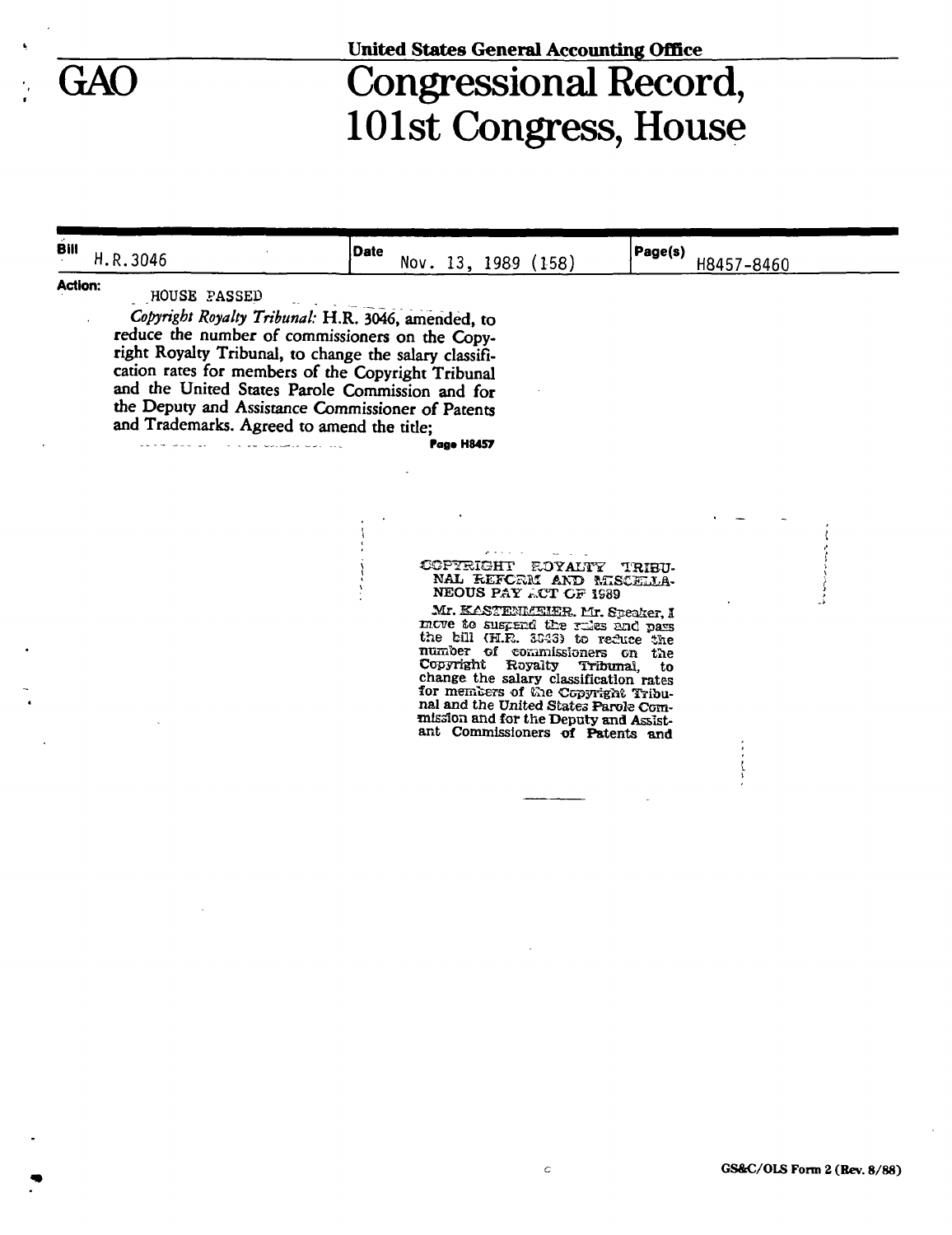**Trademarks, and for other purposes as amended.** 

## **The Clerk read as follows:**

**H.R.3046** 

*Be it enacted by the Senate and House of Representatives of the United States of America in Congress assembled,*  **SECTION 1. SHORT TITLE.** 

**This Act may be cited as the "Copyright Royalty Tribunal Reform and Miscellaneous Pay Act of 1989".** 

**SEC.** *X.* **COPYRIGHT ROYALTY TRIBUNAL AND COPYRIGHT OFFICE.** 

**(a) MEMBERSHIP or THE COPYRIGHT ROYAL-TY TRIBUNAL; LAPSED TERMS; PAY.—Section 802(a) of title 17. United States Code, is amended to read as follows:** 

**"(a) The Tribunal shall be composed of three Commissioners appointed by the President, by and with the advice and consent of the Senate. The term of office of any individual appointed as a Commissioner shall be seven years, except that a Commissioner may serve after the expiration of his or her terms until a successor has taken office. Each Commissioner shall be compensated at the rate of pay in effect for level V of the Executive Schedule under section 5318 of title 5.".** 

**(b) COPYRIGHT OFFICE.—Section 701 of ' title 17, United States Code, is amended by adding at the end the following new subsection:** 

**"(e) The Register of Copyrights shall be compensated at the rate of pay in effect for level IV of the Executive Schedule under section 5315 of title 5. The Librarian of Congress shall establish not more than 4 positions for Associated Registers of Copyrights, in accordance with the recommendations of the Relgister of Copyrights. The Librarian shall make appointments to such positions after consultation with the Register of Copyrights. Each Associate Register of Copyrights shall be paid at a rate not to exceed the maximum annual rate of basic pay payable for GS-18 of the General Schedule under section 5332 of title 5.".** 

**SEC.** *i.* **PAY RATES FOR PAROLE COMMISSION.** 

**(a) CHAIRMAN.—Section 5315 of title 5, United States Code, Is amended by adding** 

**at the end the following: "Chairman, United States Parole Commis-**

**sion.". (b) OTHER COMMISSIONERS.—Section 5316 of title 5, United States Code, is amended by adding at the end the following:** 

**"Commissioners, United States Parole Commission (8).".** 

**SEC. 4. PAY RATES FOR DEPUTY AND ASSISTANT COMMISSIONERS OF PATENTS AND TRADEMARKS.** 

**Section 5316 of title 5, United States Code, is amended by adding at the end the following:** 

**"Deputy Commissioner of Patents and Trademarks.** 

**"Assistant Commissioner for Patents.**  Commissioner for **marks.".** 

**S EC 5. EFFECTIVE DATE; BUDGET ACT.** 

**(a). EFFECTIVE DATE.—The amendments made by this Act shall take effect on the date of enactment of this Act.** 

**(b) BUDGET ACT.—Any new spending authority (within the meaning of section 401 of the Congressional Budget Act of 1974) which is provided under this Act shall be effective for any fiscal year only to the extent or in such amounts as are provided in appropriations Acts.** 

**The SPEAKER pro tempore. Is a second demanded?** 

**Mr. MOORHEAD. Mr. Speaker, I demand a second.** 

**The SPEAKER pro tempore. Without objection, a second will be considered as ordered.** 

**There was no objection.** 

**The SPEAKER pro tempore.The gentleman from Wisconsin [Mr. KAS-TENMEIER] will be recognized for 20 minutes, and the gentleman from California [Mr. MOORHEAD] will be recognized for 20 minutes.** 

**The Chair recognizes the gentleman**  from Wisconsin [Mr. KASTENMEIER].

**Mr. KASTENMEIER. Mr. Speaker, I yield myself as much time as I may consume.** 

**(Mr. KASTENMEIER asked and was given permission to revise and extend his remarks.)** 

**Mr. KASTENMEIER. Mr. Speaker, today I bring before the House the bill, H.R. 3046, the Copyright Royalty Tribunal and Miscellaneous Pay Act of 1989.** 

**At the outset, I would like to thank the members of my subcommittee the Subcommittee on Courts, Intellectual Property, and the Administration of Justice—for helping to develop this legislation. I would underline the efforts of the ranking minority member of the subcommittee, the gentleman from California [Mr. MOORHEAD] and the ranking minority member of the full Committee, the gentleman from New York [Mr. PISH].** 

**H.R. 3046, as amended, is a housekeeping bill which, in the long run, will improve the functioning of four important Government entities: Three with important intellectual property responsibilities and one in the criminal justice arena. The proposed legislation, the outgrowth of hearings held by my subcommittee earlier this year, seeks to assure that high level officials at the Copyright Royalty Tribunal, the Copyright Office, the U.S. Parole Commission, and the U.S. Patent and Trademark Office receive salaries consistent with their counterparts in Government. H.R. 3046 also provides several structural reforms for the Copyright Royalty Tribunal.** 

**First. The Copyright Royalty Tribunal: The Copyright Royalty Tribunal,**  located in the legislative branch of **Government, was created by the Copyright Revision Act of 1976. The primary functions of the Tribunal are first, the distribution of funds collected for cable and satellite transmitted television signals and for jukeboxes and second, the setting of rates for the cable and jukebox compulsory licenses.** 

**H.R. 3046 reduces the number of Commissioners on the Tribunal—from five to three—provides for lapsed terms so that a Commissioner may serve beyond the expiration of his or her term, until a new Commissioner is confirmed; and changes the salary classification rates for members of the Tribunal—from GS-18 of the General Schedule to Executive Level V. In this latter regard. Executive Level V is equal to the entry level for Presiden-**

**tial appointees in the executive branch.** 

**When the Tribunal was created in 1976, GS-18 was the highest level for Civil Service employees. Subsequently, in 1978 Congress revised the supergrade system, supplementing it with the Senior Executive Service [SES]. Since then almost all GS-18 positions have been converted to SES. The GS-18 position, which once numbered in the thousands now number less than 80, mostly non-supervisory personnel in the executive branch. Although the pay levels for GS-18 is the same as that of Executive Level V, the President's Quadrennial Pay Commission recommended revisions in the Executive Level salary schedule and not the General Schedule. H.R. 3046 does not therefore result in a pay increase for the Commissioners of the Tribunal but it does pave the way if a pay raise occurs for high-ranking individuals in the congressional, executive and judicial branches.** 

**Second, the U.S. Copyright Office: The U.S. Copyright Office, located in the Library of Congress, is responsible for administering the copyright law and the semiconductor chip protection law pursuant to title 17 of the United States Code. The Copyright Office is directed by the Register of Copyrights and several Associate Registers of Copyrights. The Office, being a part of the Library, is located in the legislative branch and is an excellent resource for Members of Congress.** 

**H.R. 3046 provides that the Register is to be compensated at the rate of pay in effect for Level IV of the Executive Schedule, treating the Register similarly with the Commissioner of Patents and Trademarks. The bill also provides that the Librarian of Congress shall appoint Associate Registers of Copyrights in accordance with the recommendations of the Register of Copyrights in accordance with the recommendations of the Register of Copyrights to assist in the performance of the Register's duties. The Associate Registers shall be paid at a rate not to exceed the maximum annual rate of pay payable to GS-18 of the General Schedule. If the Library is reorganized at any time in the future, the subcommittee will be consulted and will, in turn, participate constructively in the reorganization. A reorganization might, for example, convert General Schedule position into SES positions, creating a situation where further amendments to the Copyright Office charter are necessary.** 

**Third, the United States Parole Commission: The United States Parole Commission is an independent agency within the U.S. Department of Justice. It currently is comprised of nine members appointed by the President. Among the Commissioners, the President designates one to serve as Chair. Although the Parole Commission is slated for abolition In 1992, it still** 

 $\widehat{\bigcap}$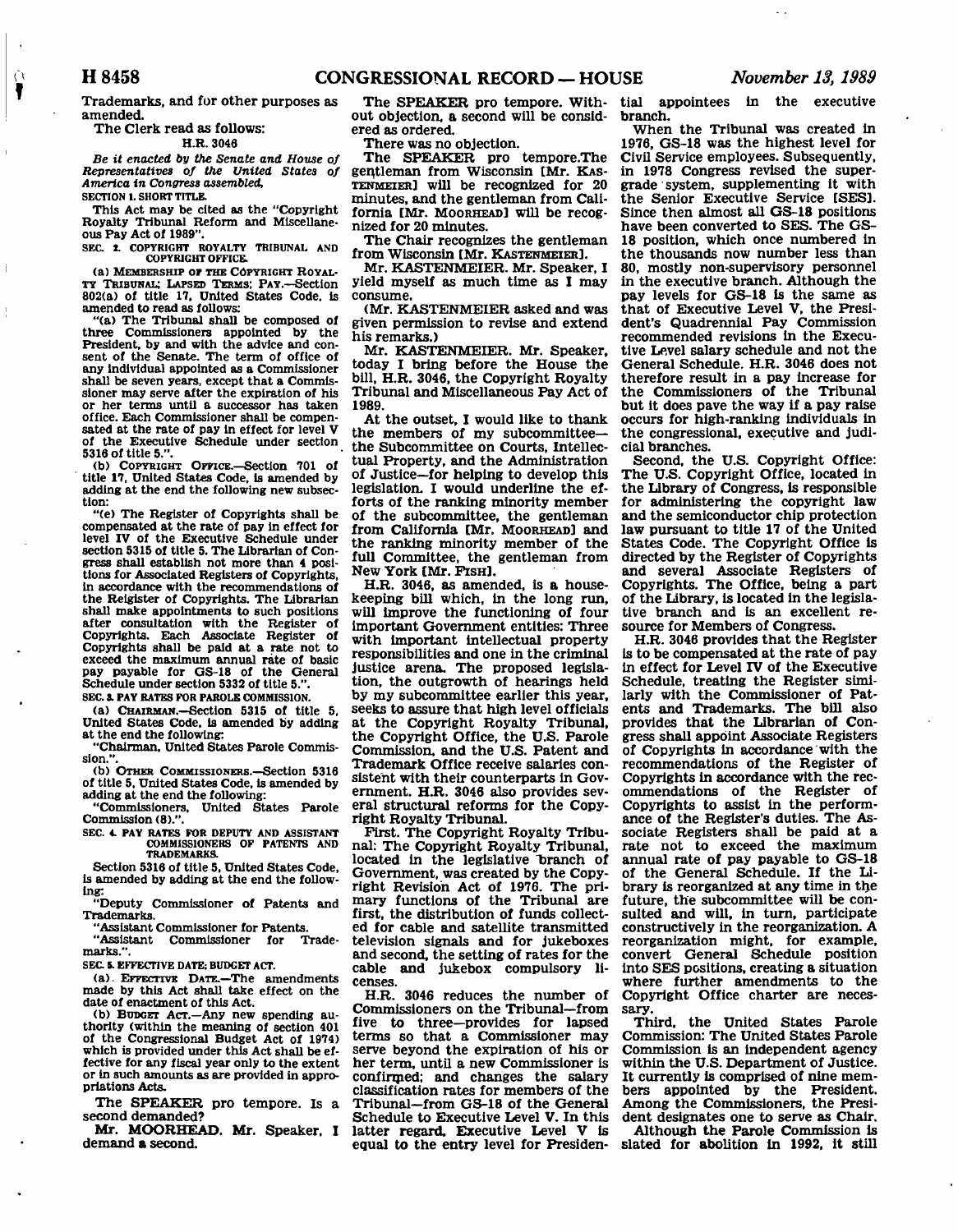**serves a very important function for inmates sentenced before 1987. Therefore, H.B. 3046 transfers the Commissioner positions from GS-18 to Executive Level V; it also makes the Chair of the Parole Commission an Executive Level IV.** 

**The need to amend the Parole Commission charter was originally brought to my attention by the gentleman from Maryland [Mr. HOYER], who deserves credit for this provision.** 

**4. U.S. Patent and Trademark Office: Finally, the Patent and Trademark Office, within the U.S. Department of Commerce, administers laws relating to patents and trademarks to promote the progress of science and technology, to strengthen the national economy, and to benefit the public interest. H.R. 3046 upgrades three highranking Presidential appointees—the Deputy Commissioner, the Assistant Commissioner of Patents, and the Assistant Commissioner of Trademarks from the General Schedule to Executive Level V. Again, the rationale for this change is the same as for the Copyright Royalty Tribunal, U.S. Copyright Office and the Parole Commission.** 

**H.R. 3046 will not require additional budgetary outlays. I am aware of no opposition to the measure.** 

**Given the current emphasis of this country in a more effective criminal justice system as well as improved intellectual property laws, it makes eminent good sense to treat high-level**   $employes—especially$ **those appointed by the President of the United States—with the respect that they deserve. As recently noted by Paul Volcker, in his capacity as chairman of the National Commission on the Public Service: the Federal Government • • • is increasingly unable to attract, retain, and motivate the kinds of people it will need to do the essential work of the republic in the years and decades ahead. H.R. 3046 is a short step in the right direction of solving this quiet crisis in Government. I am Just thankful that the four Government entities affected by this legislation have, over the years, been ably led by individuals devoted to public service and have fulfilled their legislative charters in a time of budgetary stress. The bill is in part a tribute to their leadership, in part a message to keep up the good work. The Congress and this country need your services.** 

**I urge your support of this important piece of legislation.** 

**Mr. Speaker, I reserve the balance of my time.** 

**Mr. MOORHEAD. Mr. Speaker, I yield myself such time as I may consume.** 

**Mr. Speaker, I want to commend our subcommittee chairman, the gentleman from Wisconsin [Mr. KASTEN-MEIER] for bringing this legislation to the floor and for his support in working out the adjustments for the Copyright Office.** 

**With regard to the Copyrights Royalty Tribunal [CRT] bill (H.R. 3046) it is important legislation and is long overdue. Without this bill I am concerned with whether the CRT will be able to function, since they have been operating with only two Commissioners out of five, which is not good practice and may not even be a quorum. This legislation would reduce the number of Commissioners from five to three.** 

**Another important part of this bill provides that the CRT Commissioners and the Patent and Trademark Deputy and two Assistant Commisioners who are presently compensated at a GS-18 level will be transferred to an Executive level V.** 

**Mr. Speaker, I would like to take this opportunity to commend the former Commissioner of Patents for a job well done. He took over that position in October 1985 and during his tenure, which ended last month he**  contributed significantly **growth and protection of intellectual property both nationally and internationally. One of the many significant accomplishments he attained was reducing the time period a person has to wait before receiving a patent. In 1981 the PTO budget model showed that the pendency was headed for 48 months by the late 1980's. With the help and encouragements of our subcommittee chairman and the former Secretary of Commerce Malcolm Baldrige who reaffirmed the administration commitment to 18 months' pendency in May, 1989. It is with great pride that I advise this House that the goal of 18 in 1989 was met last month and I want to particularly congratulate and thank Don Quigg for his tremendous leadership and his staff of examiners for their tremendous effort and for all Don Quigg has done for the PTO during his term in office. He will be missed.** 

**Presently the Commissioner of Patents is compensated at Executive level IV. H.R. 3046 brings the compensation level of the Register of Copyrights into parity with the Commissioner of Patents. This change would not have any immediate fiscal consequences because all the positions are already at the maximum pay level.** 

**Mr. Speaker, the Register of Copyrights not only presides over administrative rulemakings and the collection of cable TV's compulsory license royalties set by the Tribunal, but also supervises a staff of several hundred persons engaged in important task such as examining copyright registration applications, drafting legislation, advising the Congress and executive branch on matters of Copyright policy and representing the United States in international copyright matters.** 

**In carrying out these responsibilities the Register has been assisted by three Associate Registers of Copyrights. One of these positions is currently vacant and there is some question whether the Library of Congress** 

**has sufficient authorized positions at the appropriate pay grade to fill it. H.R. 3046 would codify these positions and raise them from a level of GS-17 to a GS-18, bringing them into closer parity with their colleagues at the Patent and Trademark Office. This change would not have any immediate fiscal consequences because all the positions are already at the maximum pay level. Given the fact that the Copyright Office currently is handling 42 percent more claims to copyright than 10 years ago as well as increased responsibilities associated with United States adherence to the Berne Convention and an increased volume of legislation requiring analysis by the Copyright Office.** 

**The Copyright Office is an important division of the Library of Congress, which, as we all know, is a tremendous resource arm of this body. If we expect this resource to continue to be available and do the job we expect of them we must provide them with the support and resources needed. I have been in touch with the Librarian of Congress who shares our commitment to a strong U.S. Copyright Office. The Librarian—Dr. Billington—has assured this committee that he will fully consider the needs of the Copyright Office in his review of senior management positions of the Library and will continue to work toward making that office an international example of efficiency and productivity. He has also assured this committee that he will consult with us when his review of the Library and the Copyright Office is completed.** 

**Mr. Speaker, I am not aware of any opposition to this legislation and urge a favorable vote.** 

#### **O 1640**

**Mr. KASTENMEIER. Mr. Speaker, I yield myself 2 minutes.** 

**Mr. Speaker, I would like to join in the remarks made by the gentleman from California [Mr. MOORHEAD] about the former Commissioner of Patents and Trademarks. Donald Quigg took over the helm of the Office in the fall of 1985 and guided its course for 4 years. During that time, the importance of patients and trademarks continued to grow in our society. In expert and unflappable fashion, the Commissioner presided over a large and growing Government enterprise, one with growing obligations in a constantly changing technological environment. Although I have had some difference with the Commissioner on certain policy issues, I commend him for a job well done and thank him for his service to the public.** 

**In a related regard, another individual deserves our commendation. Edward Ray recently retired from the Copyright Royalty Tribunal, where he had served for almost 8 years. Mr. Ray chaired the Tribunal on several occasions, at least once under extremely**